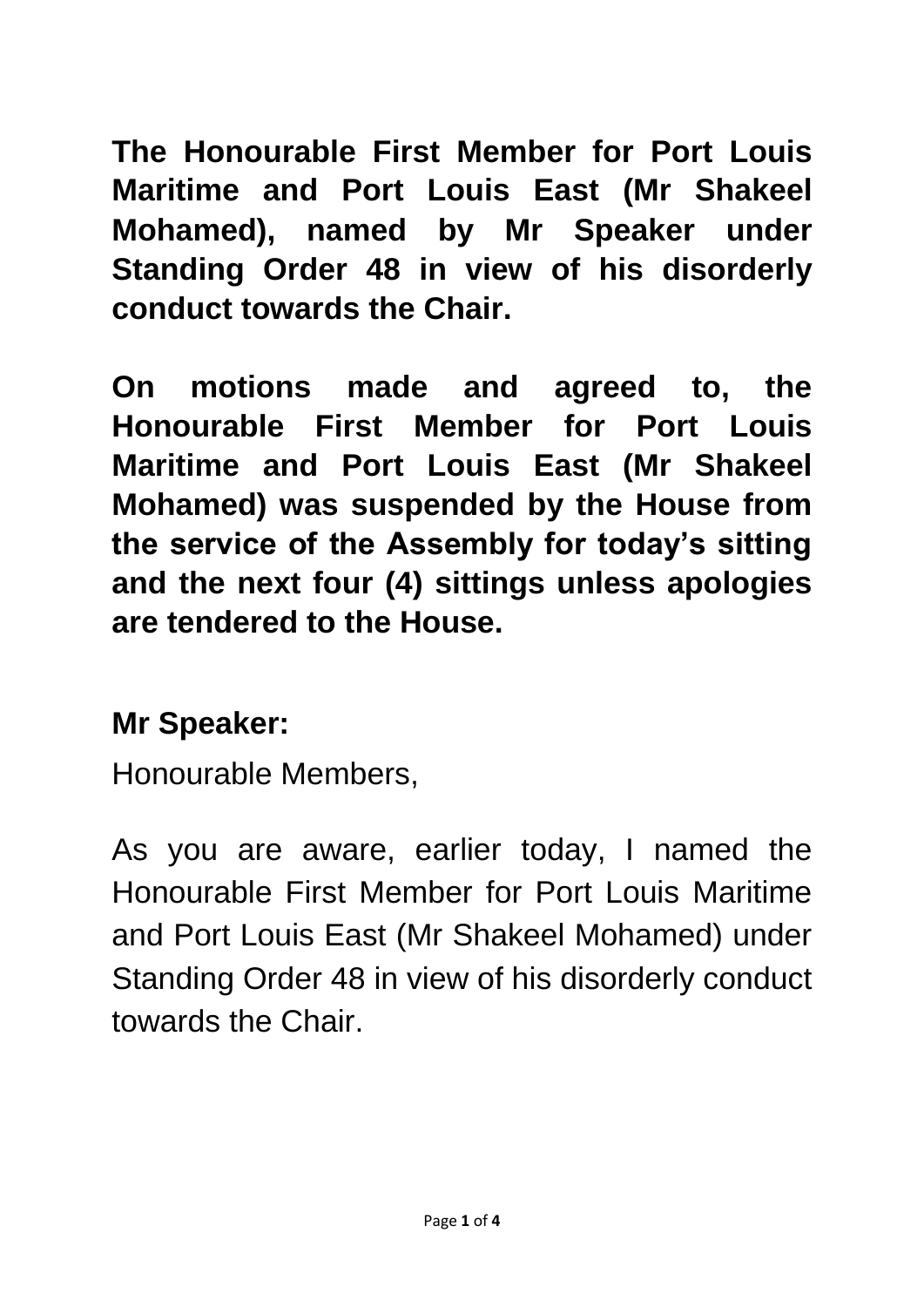# **The Honourable Deputy Prime Minister:**

Mr Speaker, in view of your decision to name the Honourable First Member for Port Louis Maritime and Port Louis East (Mr Shakeel Mohamed), I beg under Standing Order 17(3) to take the time of the House for urgent business.

**Dr the Honourable Vice-Prime Minister, Minister of Local Government and Disaster Risk Management seconded.**

### **Mr Speaker put the following question:**

The question is that the Honourable Deputy Prime Minister be allowed under Standing Order 17(3) to take the time of the House for urgent business. Those in favour say AYE. Those against say NO. The AYES have it.

#### **The Honourable Deputy Prime Minister:**

"Mr Speaker, having obtained your permission, I beg to move under Standing Order 29(1) to present a motion without notice."

**Dr the Honourable Vice-Prime Minister, Minister of Local Government and Disaster Risk Management seconded.**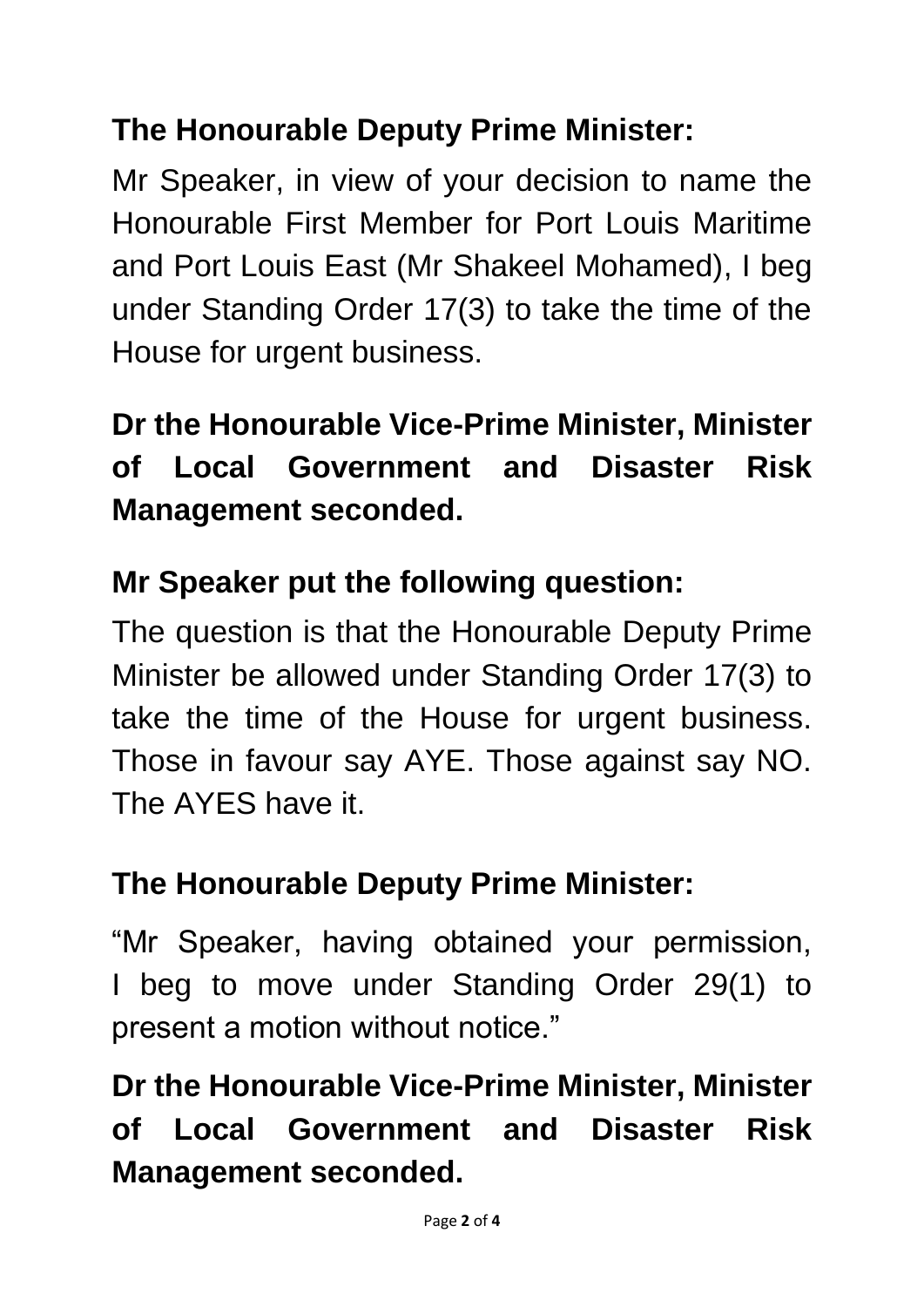# **Mr Speaker put the following question:**

The question is that the Honourable Deputy Prime Minister be allowed under Standing Order 29(1) to move a motion without notice. Those in favour say AYE. Those against say NO. The AYES have it.

## **The Honourable Deputy Prime Minister:**

"Mr Speaker, in view of your decision to name the Honourable First Member for Port Louis Maritime and Port Louis East (Mr Shakeel Mohamed), I beg to move that the Honourable First Member for Port Louis Maritime and Port Louis East (Mr Shakeel Mohamed), be suspended from the service of the Assembly for today's sitting and the next four (4) sittings unless apologies are tendered to the House."

**Dr the Honourable Vice-Prime Minister, Minister of Local Government and Disaster Risk Management seconded.**